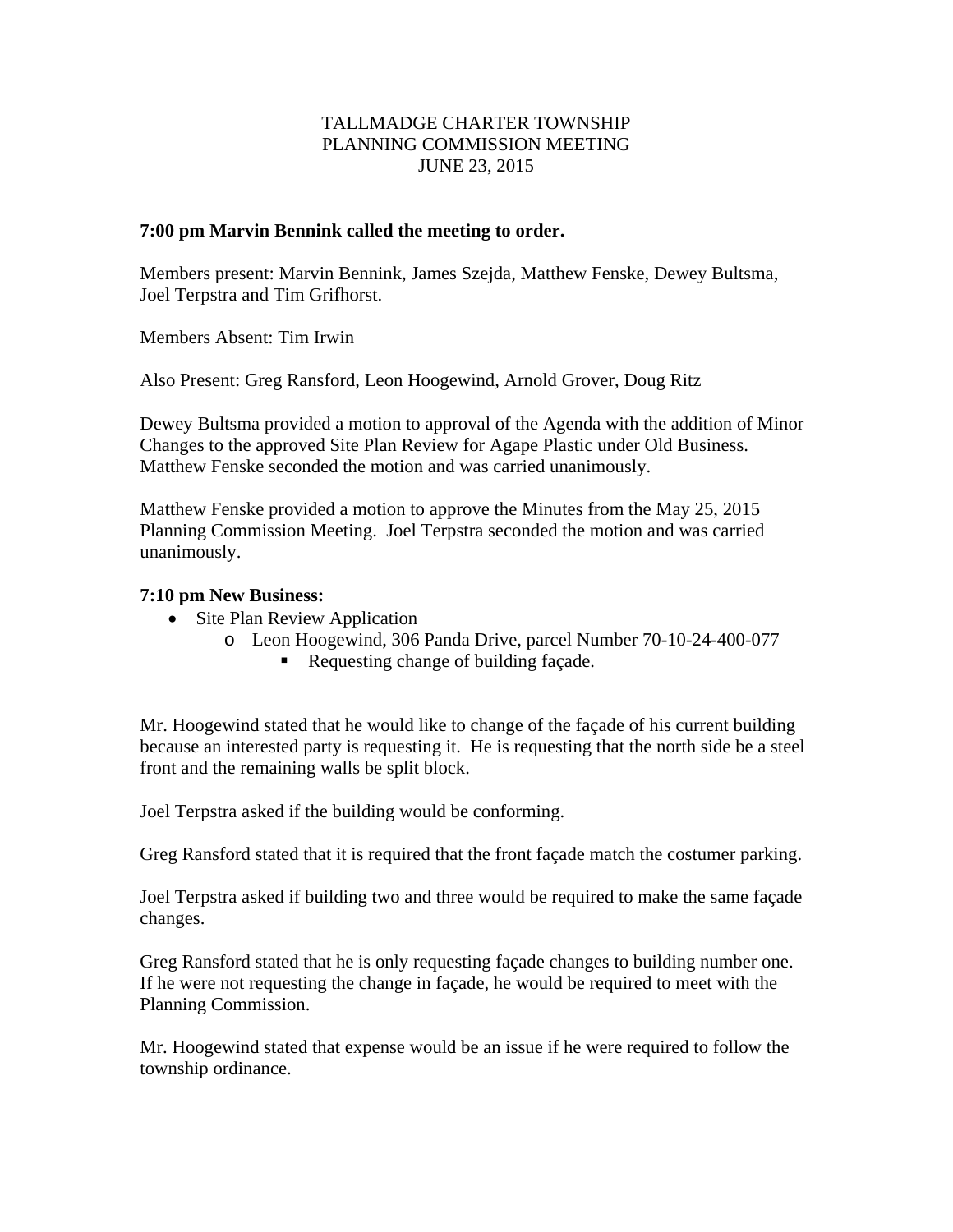Dewey Bultsma asked what the north side would be changed too.

Mr. Hoogewind stated that there would be a 4-foot steel chair rail and split block would run up the remaining portion of the wall.

Mr. Hoogewind stated that the reason going with steel is that it is readily available.

Dewey Bultsma asked if the east sidewall that continues to the roofline be the same building material as the north wall.

Mr. Hoogewind stated that it will be a split block building material and it will not be the same as the north sidewall.

Dewey Bultsma asked if the new owner's intent is to rent out any portion of the building.

Mr. Hoogewind stated that there was no intent at that time.

Matthew Fenske provided a motion to approve the Site Plan application as follows; east wall shall be the same building material of split face block, as the north four-foot chairrail that will be required to run the entire length of the building. To complete the north wall façade a metal material may be used. Greg Ransford may approve building materials. Joel Terpstra seconded the motion and was carried unanimously.

# **7:55 pm Old Business:**

- Agape Plastic, Inc. 11474  $1<sup>st</sup>$  Ave
	- o Minor Change to Approved Site Plan on April 28, 2015

Doug Ritz stated that there have been some minor changes to the approved Site Plan from the April 28, 2015. The changes are; decreased parking to the east of the building due to the addition of truck bays. In addition, office spaces will be added to the front portion of the building. He also stated that there are 203 parking spaces and they do have the ability to add an additional 44 parking spaces later for future growth.

Joel Terpstra asked if more employees would be added.

Doug Ritz stated that there is currently 170 plus employees on a three-shift rotation. In the future, they will be adding additional employees.

Joel Terpstra question if landscaping has changed or will it need to be changed.

Greg Ransford stated that all landscaping does meet all of the requirements of the township ordinance.

Joel Terpstra provided to approve the Minor Changes presented on the Site Plan presented. Dewey Bultsma seconded the motion and was carried unanimously.